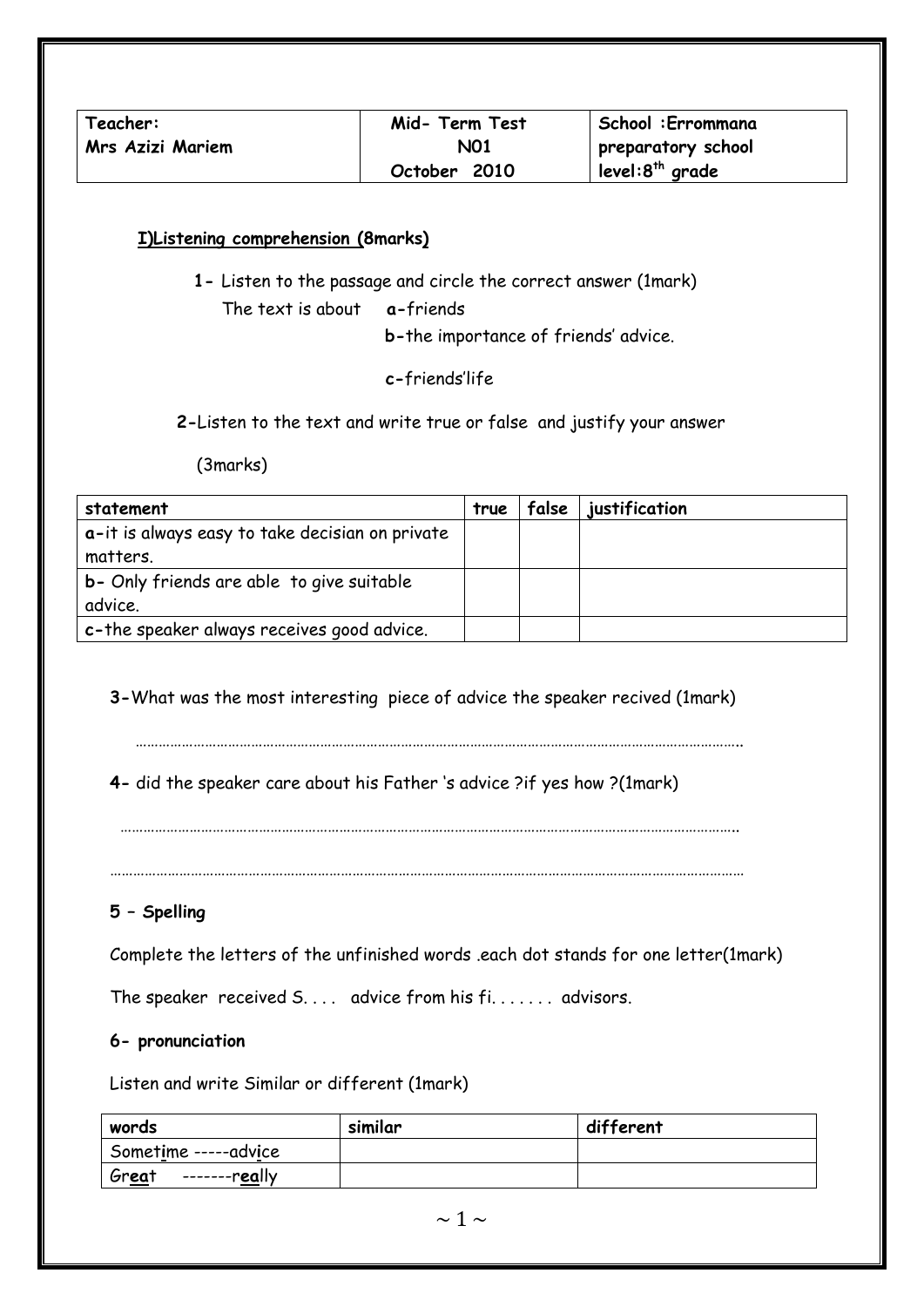## **Language (1 2mqrks)**

,

**1-**Fill in the blanks with words from the box be careful there are 2 extra words(4marks)

Fun / exercice / popular / nice / swimming costme / enjoyable/ cheap / spend practise / right

## **Swimming is Great**

Do you know the saying like a duck to water That' s me. Swimming is definitely my favourite sport I love splashing around in the water and i believe I m not the only one .

Swimming is a very (1)…………………… sport for various reasons To start with swimming is good (2),…………………….. because it keeps you fit and healthy It is good (3)………………………….. too as you can play lots of games in the water with your friends Another good thing about swimming is that it is (4)………………….. All you need is water and a (5)…………………………………..

On the other hand learning to swim can be hard work because you must (6)……………………….. a lot You need to (7)…………………………………. lots of hours in the water before you can learn to swim well. Also swimming can sometimes be tiring. For example professinal swimmers need to push themseves to do their best However it is definitely worth it in the end.

All in all although swimming can be hard work I think it is a great way of exercising for everyone It's an (8),,,,,,,,,,,,,,,,,,,,,,,,,,,,,,,,,,,,,,,,,,,,sport for all the family from children to grand parents.

**2** Put the words between parentheses in the right form or tense (4mqrks)

# **POOKIE'S NEW HOME**

Pookie was just a baby ,He was six weeks old and he weighed three pounds ,Even though he (be)……………………… a baby it was time for him to leave his mother and (go)……………………………………. to a new home ,A nice lady (drive)…………………………….. up in a blue truck ,She picked up pookie and (hold)………………………him close ,His little heart beat so fast ! She kissed him and he licked her face ,The nice lady said she would take pookie home with her ,Pookie had a new mom! He got in the truck Pookie had never ridden in a car or a truck before and it scared him ,

The nice lady kept talking and patting Pookie,He finally relaxed and streched out to rest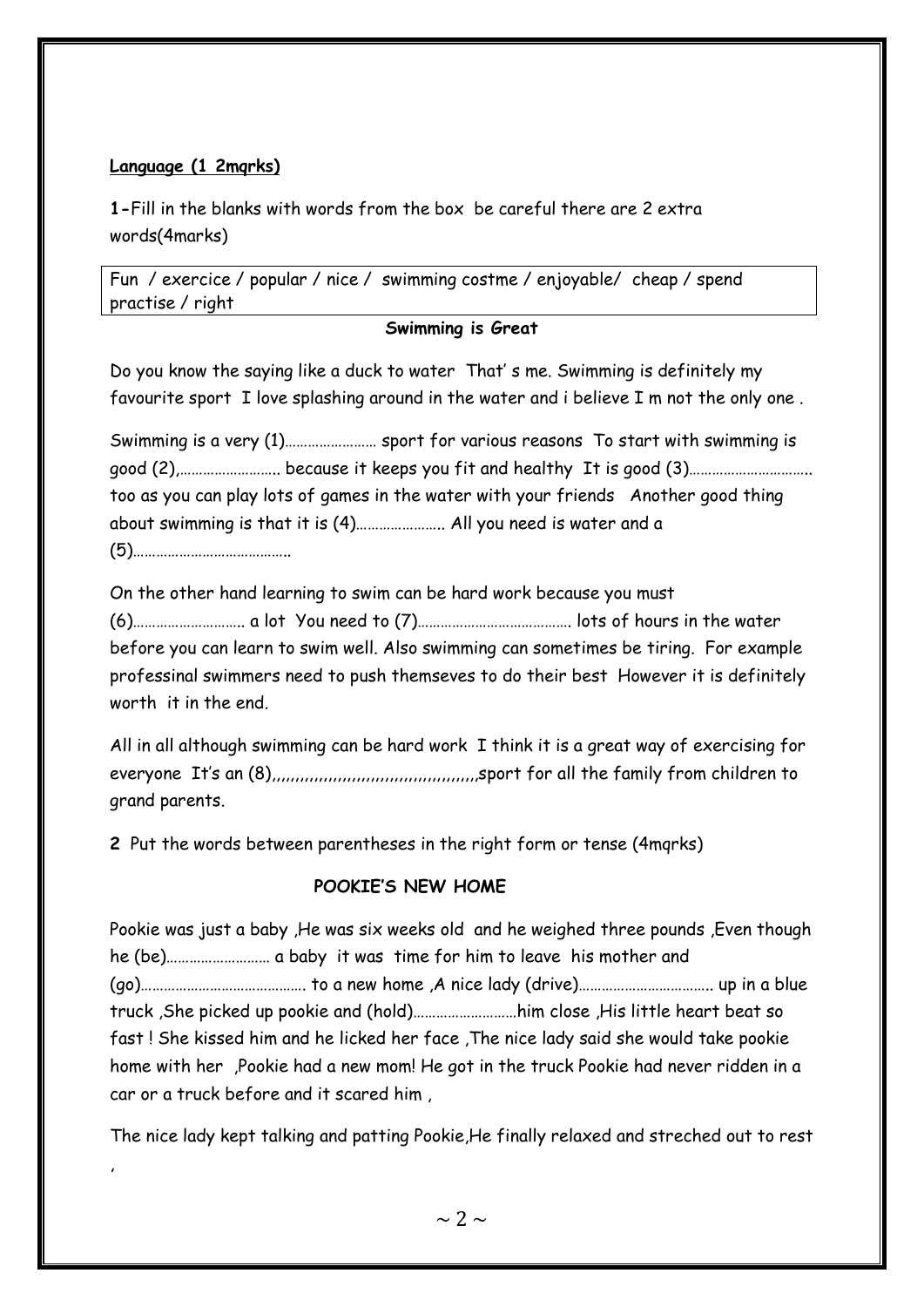Soon the truck stopped , Pookie looked around when the truck door opened ,The nice lady said I am going to call you Pookie ,Pookie these are your new brothers Buck and Buster ,

Pookie looked at his new brothers , They looked nice and he was eager (play)…………….. with them ,He (spend)………………… the whole day chasing his new brothers .

They all ran and they all barked , Then it was time (eat )…………………………………………………………

Pookie and his new family went in the house and had a nice meal , pookie decided he liked his new home ,Soon he fell fast asleep,

**3** Complete the dialogue in A with the utterances in B ,be careful there is one extra utterance in B (2marks)

| A                                                                                  | B                                    |
|------------------------------------------------------------------------------------|--------------------------------------|
| The dialogue                                                                       | The uttergnces                       |
| Where shall we go?                                                                 | a_super shall we go swimming dad     |
| MR TURNER ; What shall we do tomorrow?                                             |                                      |
| darling                                                                            |                                      |
| <b>MRS TURNER.(1)</b>                                                              | b-Idon t want to visit a castle, Dad |
|                                                                                    | let's go to the beach instead        |
| MR TURNER, Good idea ! And then we can                                             |                                      |
| visit a castle or a museum, What about Leeds                                       |                                      |
| Castle                                                                             | c-Why don't we go to the canterbury  |
| Or may be $\ldots$                                                                 | We II surprise Granny and Grandad    |
| VANESSA I won't come with you ,I have a                                            |                                      |
| maths test on Monday                                                               |                                      |
|                                                                                    | d-it's a wonderful place             |
|                                                                                    |                                      |
| MR TURNER Why not We can leave early<br>pick up Granny and Grandad on the way, and | e- shall I prepare a picnic          |
| drive on to Ramsgate or to Margate, The                                            |                                      |
| beaches are nice there,                                                            |                                      |
|                                                                                    |                                      |
|                                                                                    |                                      |
| MR TURNER No, you needn't, I'll take you                                           |                                      |
| all to the restaurant                                                              |                                      |
| DAVE(4)                                                                            |                                      |
|                                                                                    |                                      |
| MR TUNER, I don't know, We may if it's                                             |                                      |
| warm enough,                                                                       |                                      |
|                                                                                    |                                      |